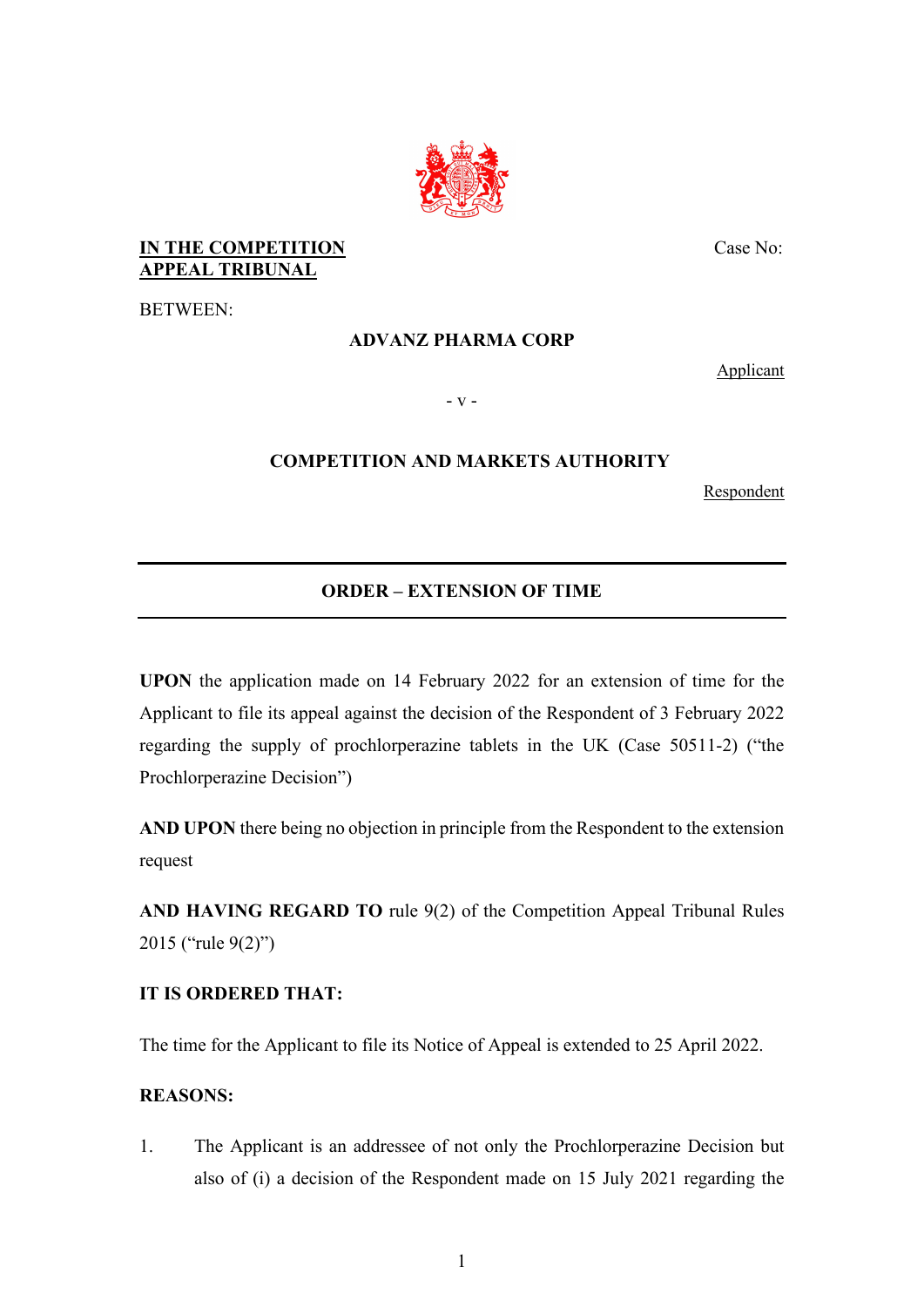supply of hydrocortisone tablets in the UK ("the Hydrocortisone Decision"); and (ii) the decision of the Respondent of 29 July 2021 regarding the supply of liothyronine tablets in the UK ("the Liothyronine Decision"). Both the Hydrocortisone Decision and the Liothyronine Decision are subject to appeals currently before the Tribunal (under Case No. 1411/1/12/21 (the "Hydrocortisone Appeal") and Case No. 1422/1/12/21 (the "Liothyronine Appeal") respectively).

- 2. It has been ordered that both the Hydrocortisone and Liothyronine Appeals are to be progressed and case managed through the use of "Ambulatory Drafts", a process requiring front-loaded production of material from the parties involved. Pursuant to Orders of the President made on 28 January 2022 (in the Hydrocortisone Appeal) and 4 February 2022 (in the Liothyronine Appeal), there are multiple deadlines by which the Applicant will be required to prepare (and co-ordinate with other parties in respect of) sections of the Ambulatory Drafts in both appeals between now and the current deadline for its notice of appeal in respect of the Prochlorperazine Decision (being 4 April 2022).
- 3. It has been noted by the CMA in the Press Release for the Prochlorperazine Decision that "*this is the first time that a company has been fined by the CMA*  in three separate investigations".<sup>1</sup> The Applicant has also instructed the same legal representatives in respect of all three decisions to which it is an addressee, and understandably wishes to retain them in respect of the appeals before the Tribunal.
- 4. The Applicant and its legal team are therefore faced with the concurrent preparation of three separate appeals of lengthy and complex decisions. The burden on the Applicant in respect of the present appeal is compounded by the various deadlines in respect of the Ambulatory Drafts for the Hydrocortisone and Liothyronine Appeals in the coming weeks. As such, I consider there are exceptional circumstances for the purposes of rule 9(2) justifying an extension of time.

<sup>&</sup>lt;sup>1</sup> Press release, CMA fines firms over £35m for illegal arrangement for NHS drug (3 February 2022) https://www.gov.uk/government/news/cma-fines-firms-over-35m-for-illegal-arrangement-for-nhs-drug